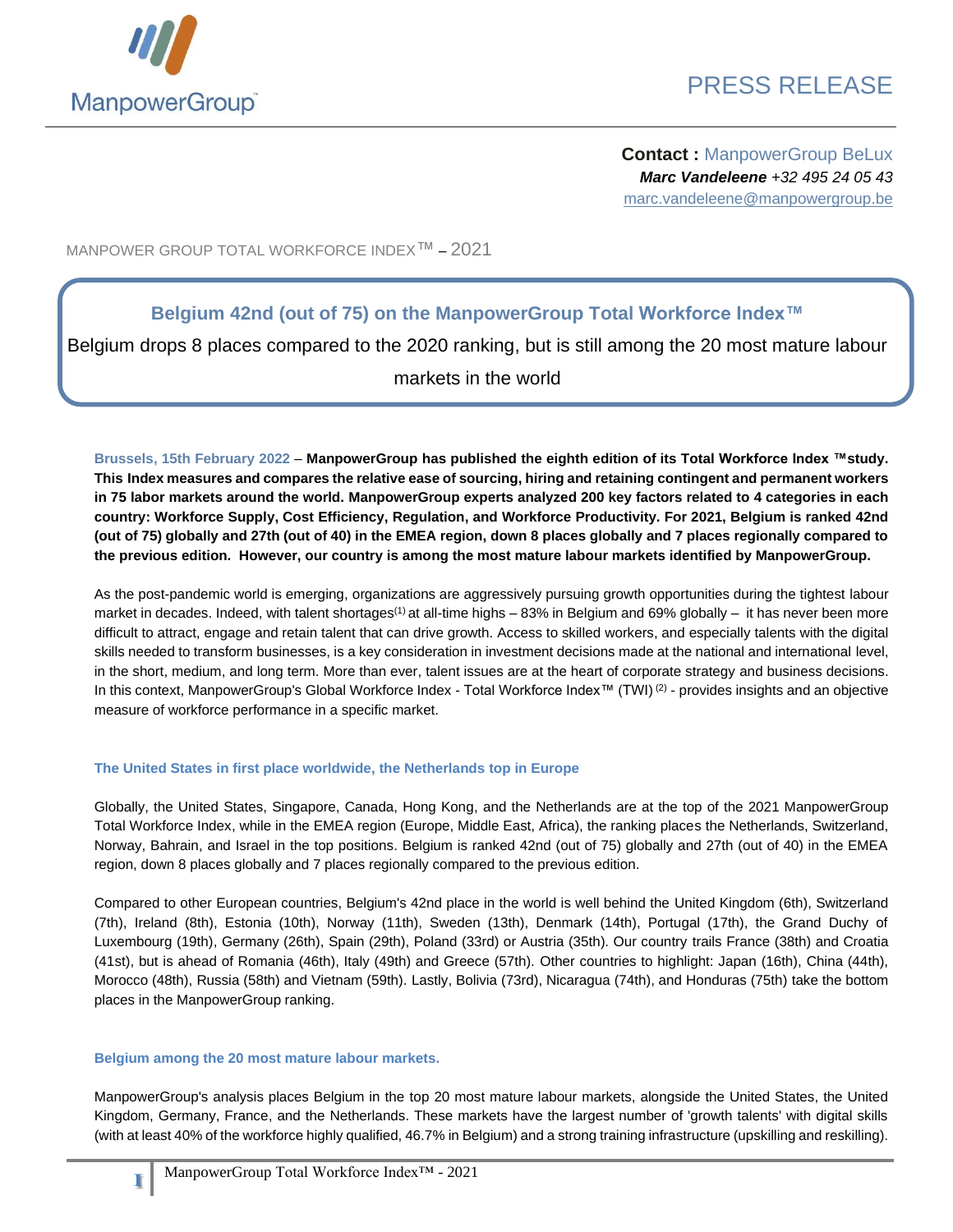

For ManpowerGroup, these two criteria are key in assessing labour market maturity. ManpowerGroup has also identified 16 'Incubator' countries with high potential for digital, manufacturing, and renewable energy technologies (including Austria, Portugal and Spain, with Germany and the UK also included in this group). ManpowerGroup grouped 31 countries in the 'Emerging' category where Millennials and Generation Z represent 50% of the available workforce (Brazil, Philippines, India, and Indonesia).

#### **Belgium's strengths and weaknesses**

*"Belgium has dropped in our workforce ranking, both globally and in Europe. This is a bad sign for the appeal of our country, both for incoming foreign investment and job creation decisions,"* explains Sébastien Delfosse, Managing Director of ManpowerGroup BeLux. *"However, according to our analysis, our country is one of the 20 most mature labour markets in the world. Our workforce*  is still recognized for its high level of qualification and can rely on a training infrastructure that can ensure the digital transition. *Several factors continue to weigh negatively on our labour market performance; notably, labour costs, where Belgium ranks 73rd out of 75 worldwide. Furthermore, efforts must continue to be made at the regulatory level to improve productivity and flexibility, but also to improve the employment rate and the ease of entrepreneurship, to unleash the potential for innovation in the country's three regions.*

In summary, with its 42nd (out of 75) place at global level and 27th place (out of 40) at EMEA level, Belgium achieves the following scores for the 4 criteria: 25th place (16th at EMEA level) for Workforce Supply, 73rd place (16th at EMEA level) for Labour Costs, 27th place (21st at EMEA level) for Regulatory Framework, and 53rd place (30th at EMEA level) for Workforce Productivity. Finally, our country ranks 28th on the Remote Readiness ranking (16th at EMEA level). This criterion evaluates the different dimensions of telework, such as the number of people able to work remotely, access to technology and the performance of communication tools, the control of risks linked to cybersecurity, the performance of the administration's online services, regulatory aspects, and the human dimension (access to childcare services).

In its report, ManpowerGroup identified three key challenges in global labour markets: the importance of infrastructure and training strategies in order to attract and retain talent and build a high-performing workforce nationwide; the risk of wage inflation in mature markets due to talent shortages; and the implementation of flexible working models for all categories of workers, including the most highly skilled.

### **A strategic tool**

**2**

The Total Workforce Index helps ManpowerGroup Talent Solutions experts to assist companies with their long-term workforce planning strategies, including talent strategy, location strategy, remote work allocation, capacity planning, cost savings, market investments, organizational restructure, workforce mix, and sourcing strategy.

- (1) **ManpowerGroup Talent Shortage Survey** (2021) : more info o[n ManpowerGroup.be](https://www.manpowergroup.be/2021/06/08/hiring-pace-will-continue-to-strengthen-during-the-summer-while-83-of-belgian-employers-report-difficulty-filling-jobs/)
- (2) **Total Workforce Index™** : ManpowerGroup Total Workforce Index™ (TWI) is an indicator of workforce potential in a specific market. It is based on a rigorous methodology and on a unique calculation formula that allows the analysis of more than 200 criteria related to 4 categories: Workforce Supply, Cost Efficiency, Regulation, and Workforce Productivity. It concerns information published by international organizations such as the World Bank, the OECD, and the World Economic Forum, and data collected by ManpowerGroup globally. In concrete terms, the Total Workforce Index measures the attractiveness of the labour markets of 76 countries around the world, by analyzing the relative ease of sourcing, hiring, developing, and retaining the talents they need to ensure their growth. The country with the highest score on this index is the one with the most attractive labour market.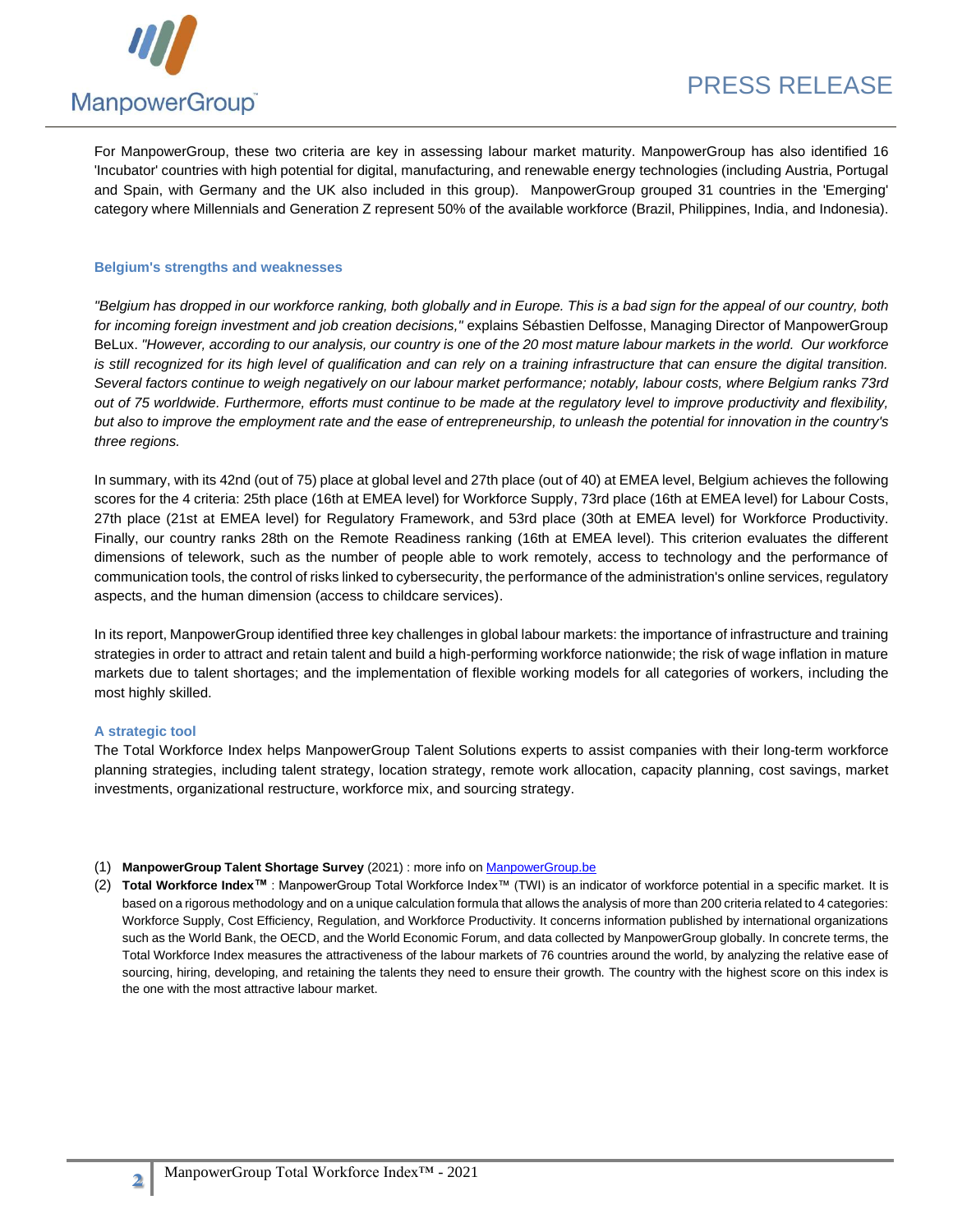

## Appendice

### 1 Report and material

All the material is available on the following link :





### 2. Ranking Belgium



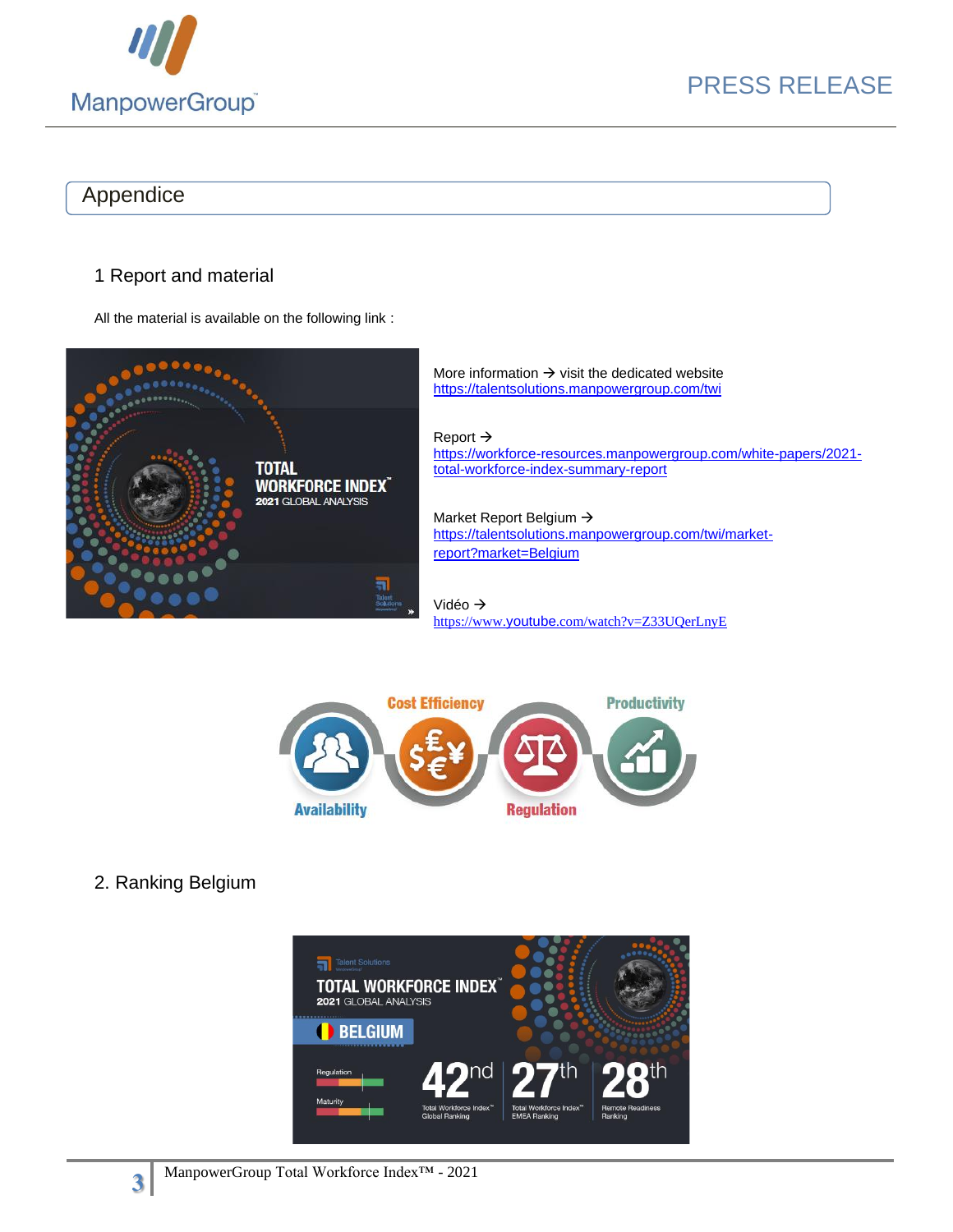

| <b>Talent Solutions</b><br><b>TOTAL WORKFORCE INDEX</b><br>2021 GLOBAL ANALYSIS |                                      |                                       |  |  |  |  |  |
|---------------------------------------------------------------------------------|--------------------------------------|---------------------------------------|--|--|--|--|--|
| <b>BELGIUM</b>                                                                  | <b>Global Ranking</b><br>(out of 75) | <b>EMEA Ranking</b><br>(out of $40$ ) |  |  |  |  |  |
| <b>WORKFORCE SUPPLY</b>                                                         | $25^{\text{th}}$                     | $16$ <sup>th</sup>                    |  |  |  |  |  |
| <b>COST EFFICIENCY</b>                                                          | $73^{\text{th}}$                     | $38^{\text{th}}$                      |  |  |  |  |  |
| <b>REGULATION</b>                                                               | $27^{\text{th}}$                     | $21^{\text{th}}$                      |  |  |  |  |  |
| <b>PRODUCTIVITY</b>                                                             | $53$ <sup>th</sup>                   | $30$ <sup>th</sup>                    |  |  |  |  |  |
| <b>REMOTE READINESS</b>                                                         | $28^{\text{th}}$                     | 16 <sup>th</sup>                      |  |  |  |  |  |
| <b>TOTAL WORKFORCE INDEX™</b><br><b>RANKING</b>                                 | $A$ <sup>Ond</sup>                   | $27^{\rm th}$                         |  |  |  |  |  |

## 3. Market Report Belgium

<https://talentsolutions.manpowergroup.com/twi/market-report?market=Belgium>

| TOTAL WORKFORCE INDEX ™<br><b>BELGIUM</b>                                                                                                                                                                                                                                                                                        | ٠<br>٠<br>۰<br>۰<br>٠<br>٠<br>o<br>×<br>٠<br>٠<br>$\bullet$<br>٠<br>۰<br>o.<br>o<br><b>SPORTS OF</b><br>۰<br>۸<br>۰                                                                                    | TOTAL WORKFORCE INDEX<br><b>BELGIUM</b><br>٠<br>$\bullet$<br>Regulation                                                                                                                                                                                        | <b>Cost Efficiency</b>                                                                                                                                                      |
|----------------------------------------------------------------------------------------------------------------------------------------------------------------------------------------------------------------------------------------------------------------------------------------------------------------------------------|--------------------------------------------------------------------------------------------------------------------------------------------------------------------------------------------------------|----------------------------------------------------------------------------------------------------------------------------------------------------------------------------------------------------------------------------------------------------------------|-----------------------------------------------------------------------------------------------------------------------------------------------------------------------------|
| <b>Total Workforce</b><br><b>Total Workforce</b><br>27th<br>42nd<br>28th<br>Index™ Global<br>Index™ Regional<br>Ranking<br>Ranking                                                                                                                                                                                               | <b>Separate</b><br>$\bullet\bullet\bullet\bullet$<br>$\mathbf{e}^{\mathbf{e}^{\mathbf{e}}}$<br><b>Remote Readiness</b><br>Ranking<br>Regulation                                                        | <b>Marketing Contract Condition</b><br><b>Absorbed Absort</b><br><b>There admits they a see it</b><br><b>Realized State for Angle Acts</b><br>August.<br><b>CARD AT</b>                                                                                        | Cost of Business Nortup Promisess<br><b>LON WINDS</b><br>of forms for player for single participate<br>is again any foregast work manifest?                                 |
| 10%<br>Informal Workforce as a<br>percentage of total<br>workforce                                                                                                                                                                                                                                                               | Remote work suitability: 29.59%<br>UN e-participation level: 65,48%<br>Individuals using internet: 88.70%<br>Maturity<br>Households w/ computer: 83.82%                                                | <b>MacPress Score Personal Index</b><br><b>CU</b><br>former of countries the monthly composite a stress transfer entities with<br><b>Report Sales Bostone</b><br><b>Global Country Walesvilley</b><br><b>Santa</b><br>11<br><b>North American Form Address</b> | <b>Gentler Parks</b><br>m<br><b>Federica American and a</b><br><b>No. V</b><br>Partial<br><b>Torra</b><br><b>Package</b><br><b><i>Fly I Searts</i></b><br><b>SAN AT</b>     |
| <b>Availability</b><br>Total Workforce: 5.08 million                                                                                                                                                                                                                                                                             | % Highly Skilled<br><b>English Proticiency</b><br>8.0%<br>48,80%<br>Estimated percentage of workforce<br>Estimated percentage of worldorce that<br>with working English proficiency<br>In white coller | based on accountance of reporters<br><b>The strip of constitution and incl.</b><br>The states of the constitution of the c<br><b>WAS LESSED</b><br><b>GONE CALL</b><br><b>Ananous Solice Partiel (Madel)</b><br><br>$\mathbf{r}$                               | <b>In all project of furnacial and finalizes in three in</b><br><b>August Markets Village S.I.N.</b>                                                                        |
| <b>Breakdown by Generation</b><br>Baby Boomers (born between 1945 and 1954): 24%                                                                                                                                                                                                                                                 | Net Secondary Education<br>Reported Literacy Rate<br>94.95%<br>88.0%<br>Secondary school aged children<br>errolled in adhaal                                                                           | <b>SMA</b><br><b><i>Statute State</i></b><br><b>Davids</b><br><b><i><u>Signal</u></i></b><br><b>Talentenery</b><br><b>Laurence</b>                                                                                                                             | <b>Adria</b><br><b>Daniel</b><br><b>Bonne Annual</b><br><b>SHAW</b>                                                                                                         |
| Canantion X (born between 1965 and 1979): 20%<br>Cameration Y (born between 1980 and 1999): 25%<br>C Others (under breakdown by peneration): 31%                                                                                                                                                                                 | Gender Gap<br>Ratio of R&D workers to every<br>13<br>1000 in workforce<br>Ranking from 1 to 144 of countries<br>18.81<br>based on gender disparity in each<br>country                                  | Productivity                                                                                                                                                                                                                                                   | bile Fasteti es m<br><b>Native Facebook on an</b><br>Vest on Holidays<br><b>Market Planets</b><br><b>Time</b>                                                               |
|                                                                                                                                                                                                                                                                                                                                  |                                                                                                                                                                                                        | <b>Box Products:</b><br><b>Long Bank</b><br><b><i><u>Sellen Bally</u></i></b><br><b>Billiance</b><br><b>A farmers</b><br><b><i><u>Select manufact</u></i></b>                                                                                                  | <b>Isanga Wark Say (Hours)</b><br><b>Tilbara</b><br><b>Address</b><br><b><i><u><b>International Property Common</b></u></i></b><br><b>Mill Inners</b><br><b>All Friends</b> |
| This market profile is intended to provide an overview of general business information relative to employment conditions and considerations. Consult with legal courses to ensure compliance with all applicaties leves.                                                                                                         |                                                                                                                                                                                                        | <b>The State</b><br>i kana pata masa kata katang panahan sa mga katanggapunan ang pag-ang managang ang managang sa mga katang sa p<br>Kapanganana ang pangalawan ng kapang sa mata naga ng bangapang pang pangalawang kapanang panaha at mala ayang<br>K       | <b>College</b>                                                                                                                                                              |
| The primary data acustas are based on December 2016 actuals from the Minimiral of Labourg Minimiral party (U.S.), World Data Security, Fading Economics, and Internal data collected as part of<br>Hangowed must approximate the<br>and Atton Capita's Passport Index & Welcoming Countries Renk.<br>www.totalworkforceindex.com |                                                                                                                                                                                                        | Talent Solutions <b>Exhibited Area</b>                                                                                                                                                                                                                         | <b>Talent Solutions</b><br>Manneson with di-                                                                                                                                |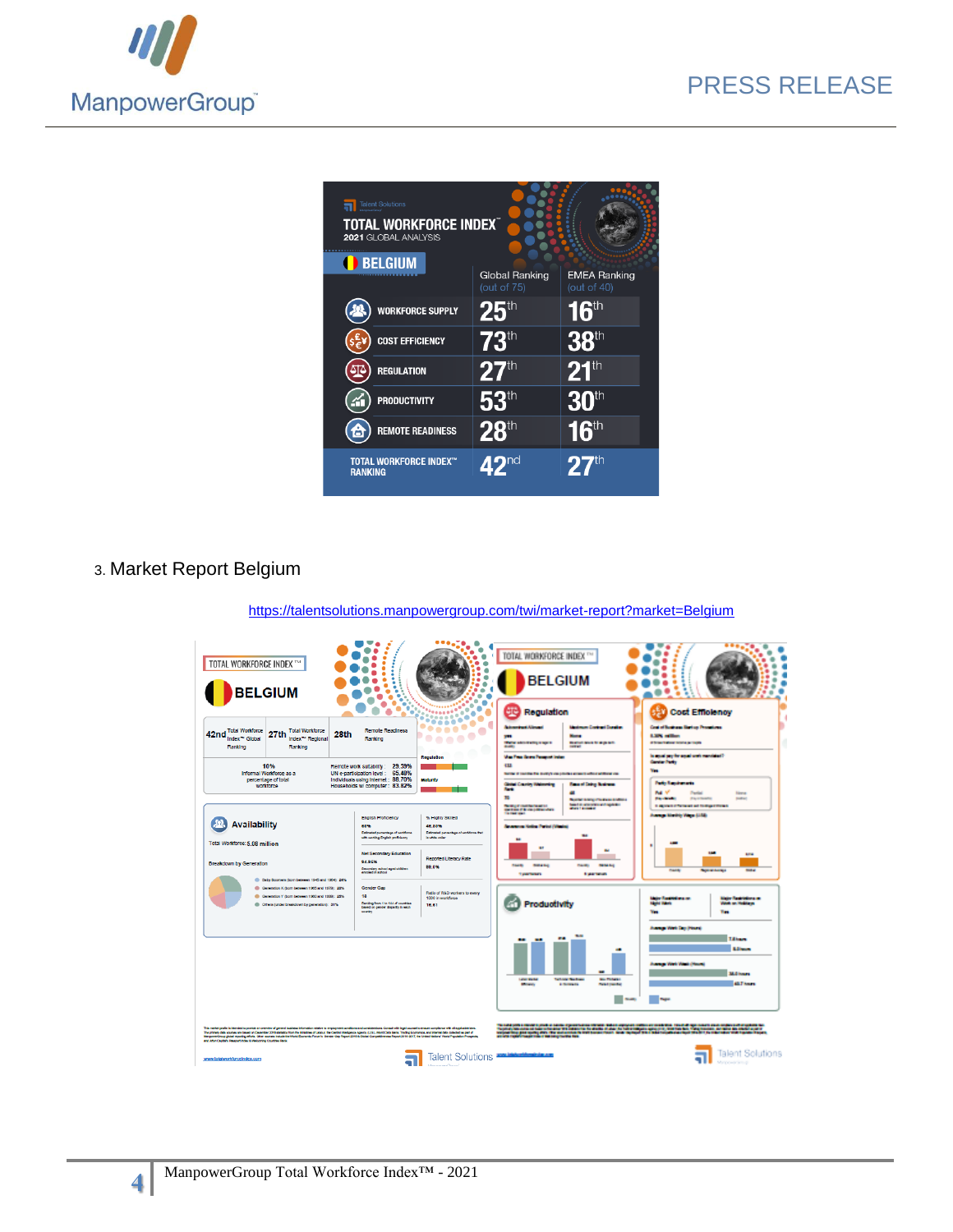

## 3. Global Total Workforce Index Ranking (TWI)

<https://talentsolutions.manpowergroup.com/twi/global-regional-results/complete-ranking>

TOTAL WORKFORCE INDEX TH COMPLETE TOTAL WORKFORCE<br>INDEX RANKING



The rankings below is based on the Total Workforce Score for each market. The markets that rank highest in the Total Workforce Index™ are those with the highest relative performance across all four categories: Workforce Supply, Cost Efficiency, Productivity and Regulation.

| Market                      | TWI                     | Market             | <b>TMI</b> | Market       | <b>TWI</b> |
|-----------------------------|-------------------------|--------------------|------------|--------------|------------|
|                             | Ranking                 |                    | Ranking    |              | Ranking    |
| <b>United States</b>        | 1                       | Lithuania          | 30         | El Salvador  | 60         |
| <b>Singapore</b>            | $\overline{\mathbf{2}}$ | Malaysia           | 31         | South Africa | 61         |
| Canada                      | s                       | Puerto Rico        | 32         | Brazil       | 62         |
| Hong Kong                   | $\overline{4}$          | Poland             | 33         | Indonesia    | 63         |
| Netherlands                 | 5                       | Costa Rica         | 34         | Ecuador      | 64         |
| <b>United Kingdom</b>       | 8                       | Austria            | 35         | Argentina    | 65         |
| <b>Switzerland</b>          | 7                       | Uruguay            | 36         | Peru         | 66         |
| Ireland                     | 8                       | Slovenia           | 37         | Ukraine      | 67         |
| New Zealand                 | ø                       | France             | 38         | Tunisia      | 68         |
| Estonia                     | 10                      | Bulgaria           | 39         | Colombia     | 69         |
| Norway                      | 11                      | Slovakia           | 40         | Guatemala    | 70         |
| <b>United Arab Emirates</b> | 12                      | Croatia            | 41         | Turkey       | 71         |
| Sweden                      | 13                      | Belgium            | 42         | Paraguay     | 72         |
| Denmark                     | 14                      | Thailand           | 43         | Bolivia      | 73         |
| Macau                       | 15                      | China              | 44         | Nicaragua    | 74         |
| Japan                       | 16                      | Hungary            | 45         | Honduras     | 75         |
| Portugal                    | 17                      | Romania            | 46         |              |            |
| Israel                      | 18                      | Panama             | 47         |              |            |
| Luxembourg                  | 19                      | Morocco            | 48         |              |            |
| Chile                       | 20                      | Italy              | 49         |              |            |
| Australia                   | 21                      | Serbia             | 50         |              |            |
| Latvia                      | 22                      | India              | 51         |              |            |
| South Korea                 | 23                      | Kazakhstan         | 52         |              |            |
| Finland                     | 24                      | Maxico             | 53         |              |            |
| Czech Republic              | 25                      | Philippines        | 54         |              |            |
| Germany                     | 26                      | Dominican Republic | 55         |              |            |
| Bahrain                     | 27                      | Belarus            | 56         |              |            |
| Talwan                      | 28                      | Greece             | 57         |              |            |
| Spain                       | 29                      | Russia             | 58         |              |            |
|                             |                         | Vietnam            | 59         |              |            |
|                             |                         |                    |            |              |            |

**5**